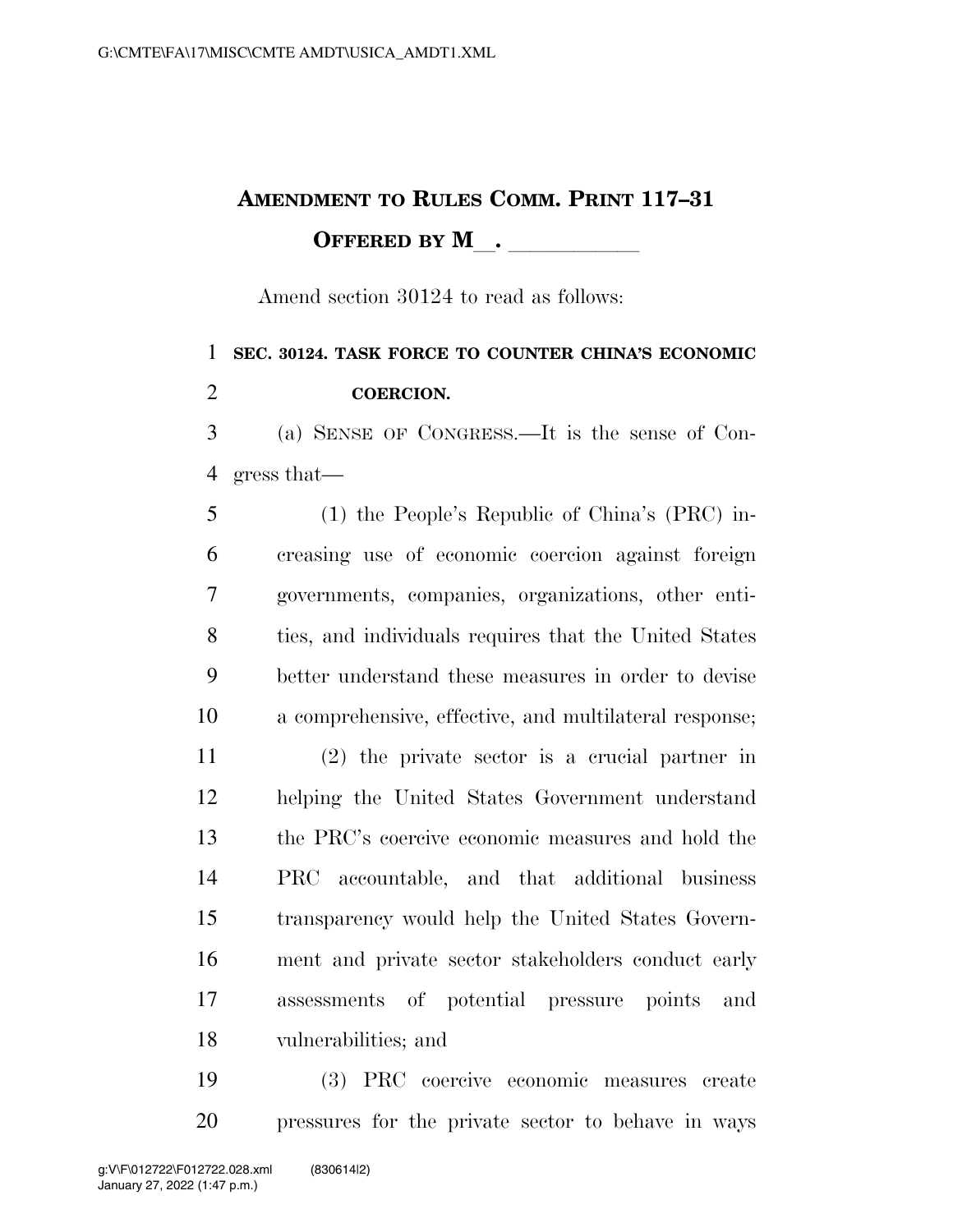| $\mathbf{1}$   | antithetical to United States national interests and       |
|----------------|------------------------------------------------------------|
| $\overline{2}$ | competitiveness.                                           |
| 3              | (b) ESTABLISHMENT OF TASK FORCE.-Not later                 |
| 4              | than 180 days after the date of the enactment of this Act, |
| 5              | the President shall establish an interagency task force to |
| 6              | be known as the "Countering Economic Coercion Task         |
| 7              | Force" (referred to in this section as the "Task Force").  |
| 8              | $(e)$ DUTIES.—                                             |
| 9              | (1) IN GENERAL.—The Task Force shall—                      |
| 10             | (A) oversee the development and imple-                     |
| 11             | mentation of an integrated United States Gov-              |
| 12             | ernment strategy to respond to People's Repub-             |
| 13             | lic of China (PRC) coercive economic measures,             |
| 14             | which shall include—                                       |
| 15             | (i) systematically monitoring and eval-                    |
| 16             | uating—                                                    |
| 17             | (I) the costs of such measures on                          |
| 18             | United States businesses and overall                       |
| 19             | United States economic performance;                        |
| 20             | (II) instances in which such                               |
| 21             | measures taken against a non-PRC                           |
| 22             | entity has benefitted other parties;                       |
| 23             | and                                                        |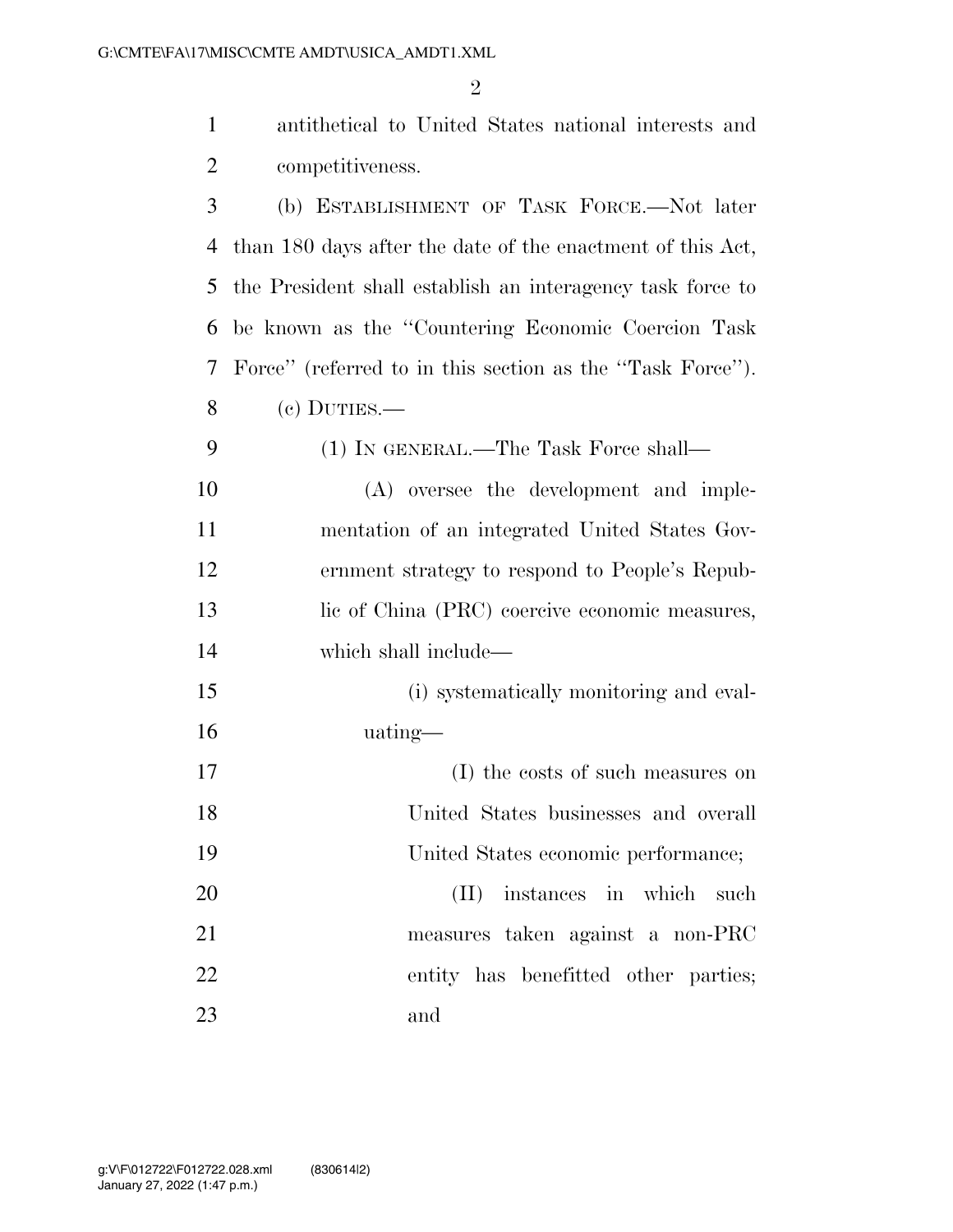(III) the impacts such measures have had on United States national interests; and

 (ii) facilitating coordination among Federal departments and agencies when responding to such measures as well as proactively deterring such economic coer- cion; including by clarifying the roles for departments and agencies identified in subsection (d) in implementing the strat-egy;

 (B) consult with United States allies and partners on the feasibility and desirability of collectively identifying, assessing, and respond- ing to PRC coercive economic measures, as well as actions that could be taken to expand coordi- nation with the goal of ensuring a consistent, coherent, and collective response to such meas- ures and establishing long-term deterrence to such measures;

 (C) effectively engage the United States private sector, particularly sectors, groups, or other entities that are susceptible to such PRC coercive economic measures, on concerns related to such measures; and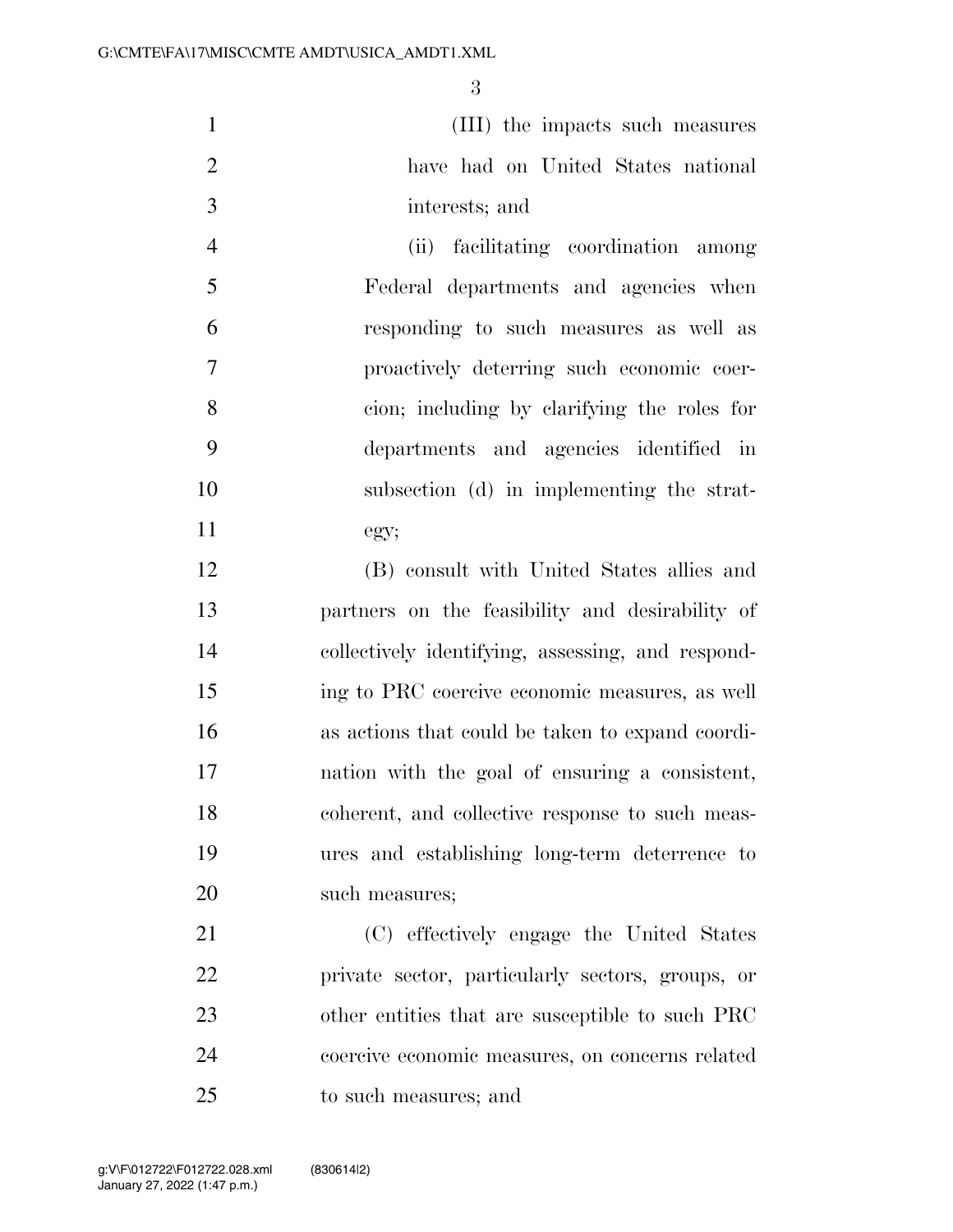| $\mathbf{1}$   | (D) develop and implement a process for              |
|----------------|------------------------------------------------------|
| $\overline{c}$ | regularly sharing relevant information, includ-      |
| 3              | ing classified information to the extent appro-      |
| $\overline{4}$ | priate and practicable, on such PRC coercive         |
| 5              | economic measures with United States allies,         |
| 6              | partners, and the private sector.                    |
| 7              | (2) CONSULTATION.—In carrying out its duties         |
| 8              | under this subsection, the Task Force should regu-   |
| 9              | larly consult, to the extent necessary and appro-    |
| 10             | priate, with the following:                          |
| 11             | (A) Relevant stakeholders in the private             |
| 12             | sector.                                              |
| 13             | (B) Federal departments and agencies that            |
| 14             | are not represented on the Task Force.               |
| 15             | (C) United States allies and partners.               |
| 16             | (d) MEMBERSHIP.—The President shall—                 |
| 17             | (1) appoint the chair of the Task Force from         |
| 18             | among the staff of the National Security Council;    |
| 19             | (2) appoint the vice chair of the Task Force         |
| <b>20</b>      | from among the staff of the National Economic        |
| 21             | Council; and                                         |
| 22             | (3) direct the head of each of the following Fed-    |
| 23             | eral departments and agencies to appoint personnel   |
| 24             | at the level of Assistant Secretary or above to par- |
| 25             | ticipate in the Task Force:                          |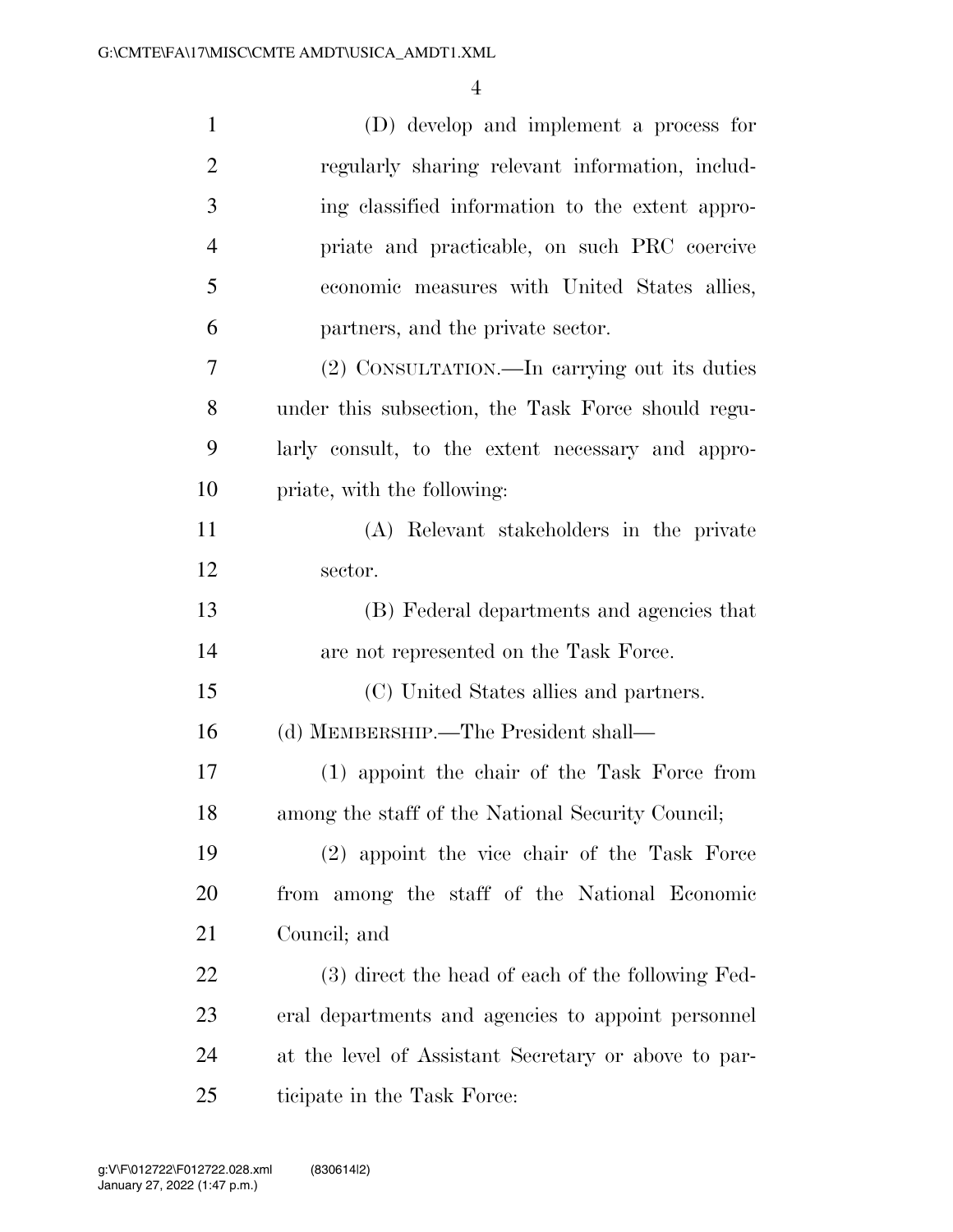| $\mathbf{1}$   | (A) The Department of State.                          |
|----------------|-------------------------------------------------------|
| $\overline{2}$ | (B) The Department of Commerce.                       |
| 3              | (C) The Department of the Treasury.                   |
| $\overline{4}$ | (D) The Department of Justice.                        |
| 5              | (E) The Office of the United States Trade             |
| 6              | Representative.                                       |
| 7              | (F) The Department of Agriculture.                    |
| 8              | (G) The Office of the Director of National            |
| 9              | Intelligence and other appropriate elements of        |
| 10             | the intelligence community (as defined in sec-        |
| 11             | tion 3 of the National Security Act of 1947 (50)      |
| 12             | $U.S.C. 3003)$ ).                                     |
| 13             | (H) The Securities and Exchange Commis-               |
| 14             | sion.                                                 |
| 15             | (I) The United States International Devel-            |
| 16             | opment Finance Corporation.                           |
| 17             | (J) Any other department or agency des-               |
| 18             | ignated by the President.                             |
| 19             | (e) REPORTS.—                                         |
| 20             | (1) INITIAL REPORT.—Not later than one year           |
| 21             | after the date of the enactment of this Act, the Task |
| 22             | Force shall submit to the appropriate congressional   |
| 23             | committees a report that includes the following ele-  |
| 24             | ments:                                                |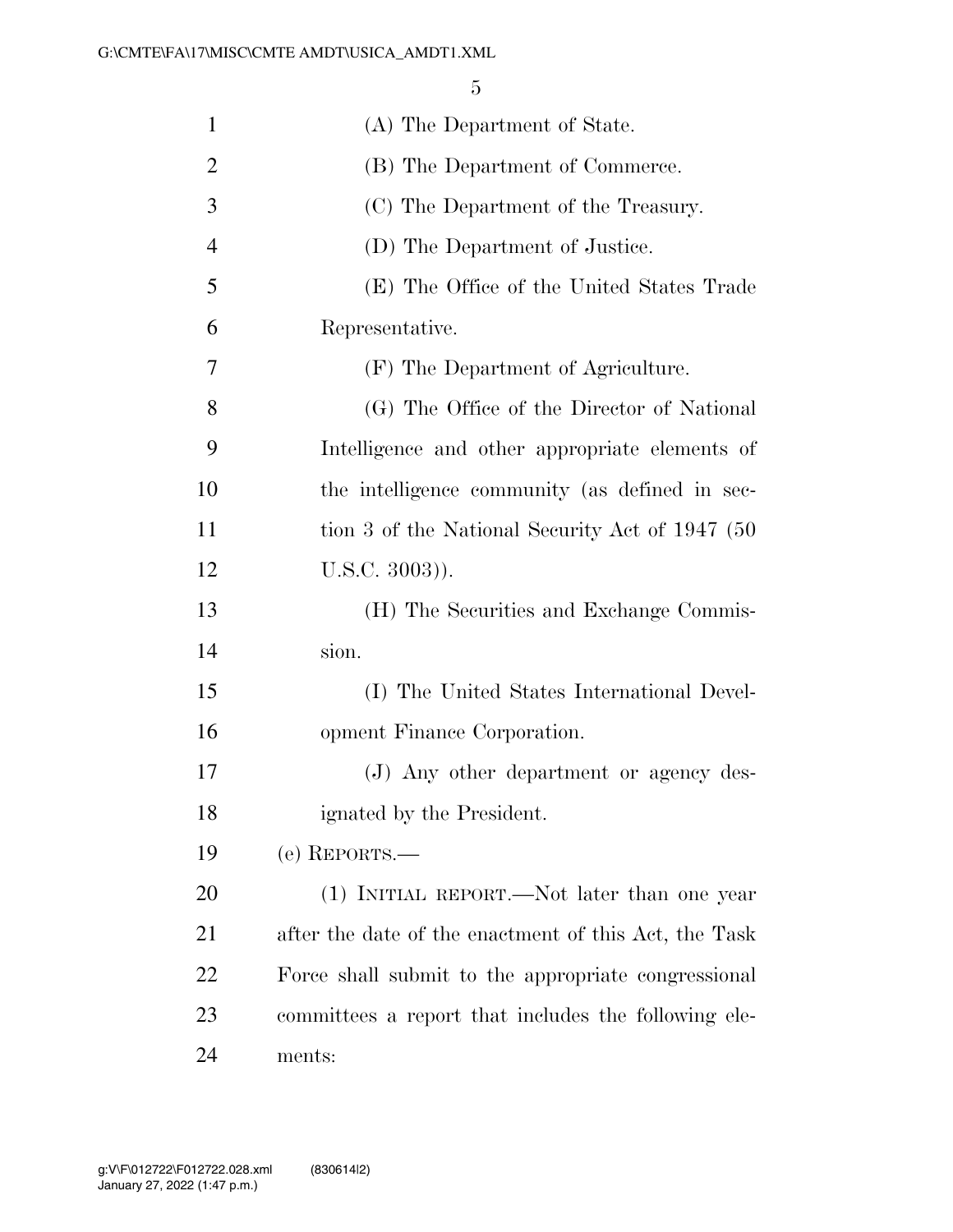| $\mathbf{1}$   | $(A)$ A comprehensive review of the array of    |
|----------------|-------------------------------------------------|
| $\overline{2}$ | economic tools the Government of the People's   |
| 3              | Republic of China (PRC) employs or could em-    |
| $\overline{4}$ | ploy in the future to coerce other governments, |
| 5              | non-PRC companies (including United States      |
| 6              | companies), and multilateral institutions and   |
| $\tau$         | organizations, including the Government of the  |
| 8              | PRC's continued efforts to codify informal      |
| 9              | practices into its domestic law.                |
| 10             | (B) The strategy required by subsection         |
| 11             | (c)(1)(A).                                      |
| 12             | (C) An interagency definition of PRC coer-      |
| 13             | cive economic measures that captures both—      |
| 14             | (i) the use of informal or extralegal           |
| 15             | PRC coercive economic measures; and             |
| 16             | (ii) the illegitimate use of formal eco-        |
| 17             | nomic tools.                                    |
| 18             | (D) A comprehensive review of the array of      |
| 19             | economic and diplomatic tools the United        |
| 20             | States Government employs or could employ to    |
| 21             | respond to economic coercion against the        |
| 22             | United States and United States allies and      |
| 23             | partners.                                       |
| 24             | (E) A list of unilateral or multilateral—       |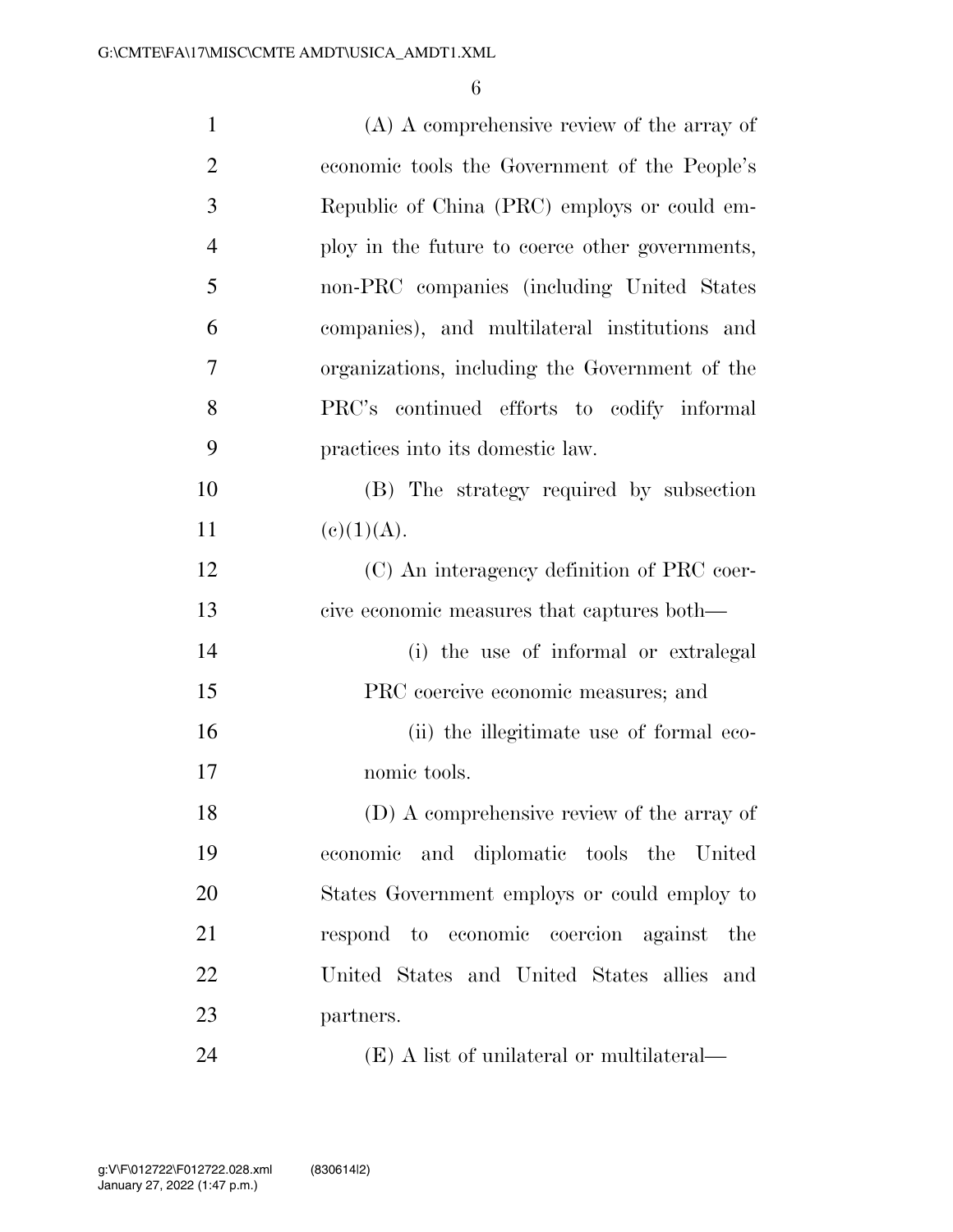| $\mathbf{1}$   | (i) proactive measures to defend or              |
|----------------|--------------------------------------------------|
| $\overline{2}$ | deter against PRC coercive economic meas-        |
| 3              | ures; and                                        |
| $\overline{4}$ | (ii) actions taken in response to the            |
| 5              | Government of the PRC's general use of           |
| 6              | coercive economic measures, including the        |
| $\tau$         | imposition of reputational costs on the          |
| 8              | PRC.                                             |
| 9              | (F) An assessment of areas in which              |
| 10             | United States allies and partners are vulnerable |
| 11             | to PRC coercive economic measures.               |
| 12             | (G) A description of gaps in existing re-        |
| 13             | sources or capabilities for United States Gov-   |
| 14             | ernment departments and agencies to respond      |
| 15             | effectively to PRC coercive economic measures    |
| 16             | directed at United States entities and assist    |
| 17             | United States allies and partners in their re-   |
| 18             | sponses to PRC coercive economic measures.       |
| 19             | (H) An analysis of the circumstances             |
| 20             | under which the PRC employs different types of   |
| 21             | economic coercion and against what kinds of      |
| 22             | targets.                                         |
| 23             | (I) An assessment, as appropriate, of inter-     |
| 24             | national norms and regulations as well as any    |
| 25             | treaty obligations the PRC has stretched, cir-   |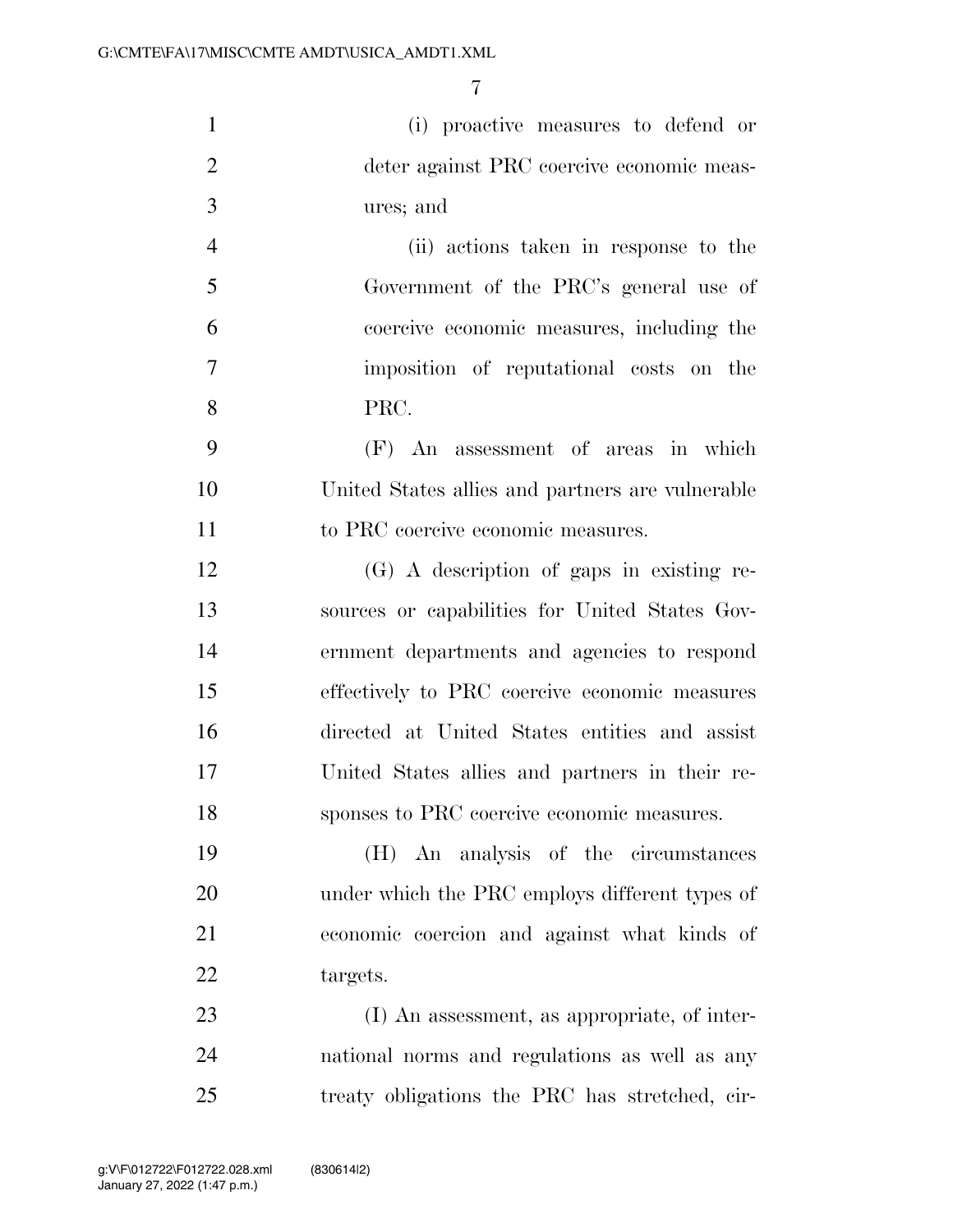| $\mathbf{1}$   | cumvented, or broken through its economically    |
|----------------|--------------------------------------------------|
| $\overline{2}$ | coercive practices.                              |
| 3              | $(2)$ INTERIM REPORTS.—                          |
| $\overline{4}$ | (A) FIRST INTERIM REPORT.—Not later              |
| 5              | than one year after the date on which the re-    |
| 6              | port required by paragraph (1) is submitted to   |
| $\tau$         | the appropriate congressional committees, the    |
| 8              | Task Force shall submit to the appropriate con-  |
| 9              | gressional committees a report that includes the |
| 10             | following elements:                              |
| 11             | (i) Updates to information required by           |
| 12             | subparagraphs $(A)$ through $(G)$ of para-       |
| 13             | $graph(1)$ .                                     |
| 14             | (ii) A description of activities con-            |
| 15             | ducted by the Task Force to implement            |
| 16             | the strategy required by subsection              |
| 17             | $(e)(1)(A)$ , and;                               |
| 18             | (iii) An assessment of the implemen-             |
| 19             | tation and effectiveness of the strategy,        |
| 20             | lessons learned from the past year and           |
| 21             | planned changes to the strategy.                 |
| 22             | (B) SECOND INTERIM REPORT.—Not later             |
| 23             | than one year after the date on which the re-    |
| 24             | port required by subparagraph (A) is submitted   |
| 25             | to the appropriate congressional committees,     |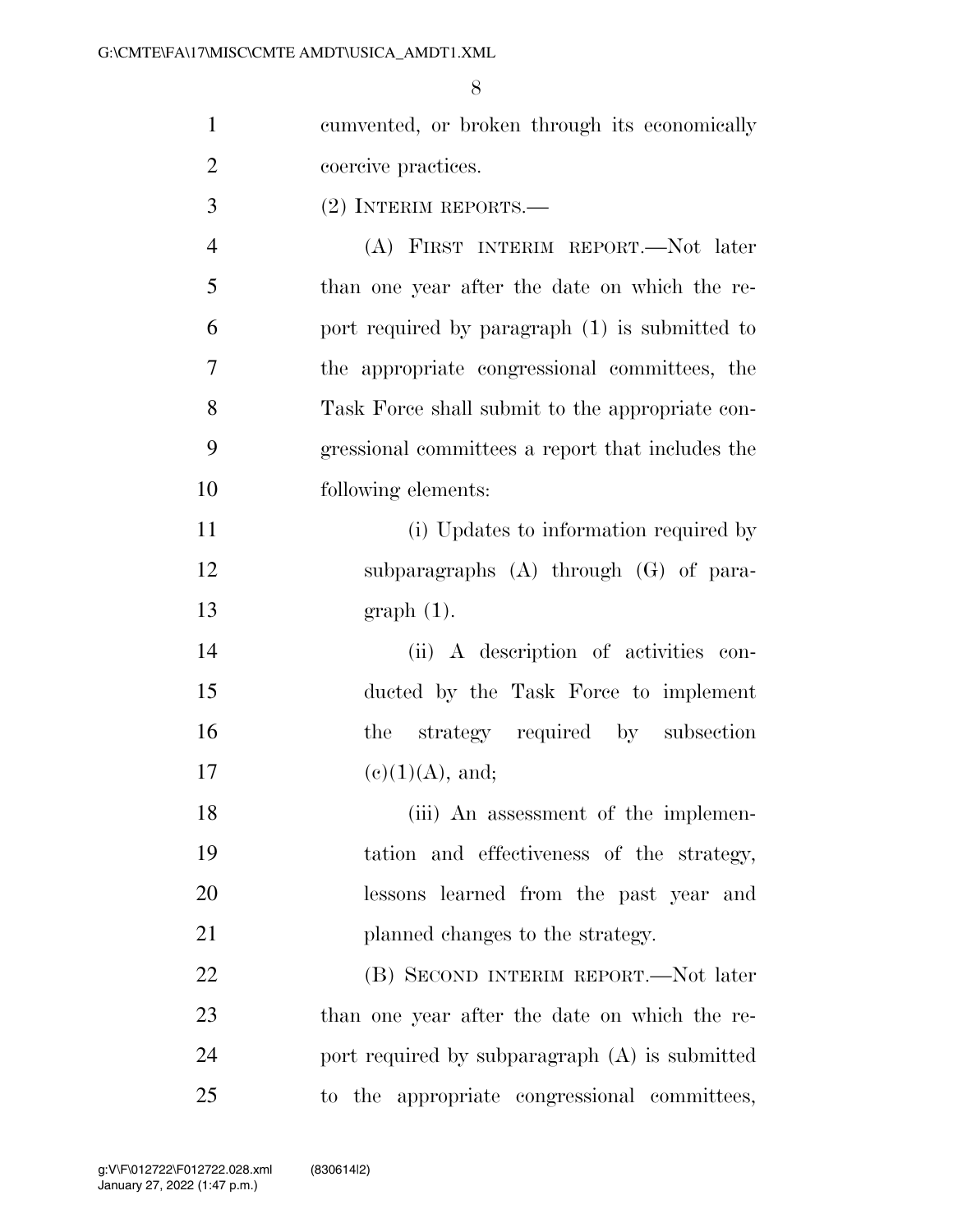1 the Task Force shall submit to the appropriate congressional committees a report that includes an update to the elements required under the 4 report required by subparagraph (A). (3) FINAL REPORT.—Not later than 30 days

 after the date on which the report required by para- graph (2)(B) is submitted to the appropriate con- gressional committees, the Task Force shall submit to the appropriate congressional committees and also make available to the public on the website of the Executive Office of the President a final report that includes the following elements:

 (A) An analysis of PRC coercive economic measures and the cost of such coercive meas-ures to United States businesses.

 (B) A description of areas of possible vul- nerability for United States businesses and businesses of United States partners and allies.

 (C) Recommendations on how to continue the effort to counter PRC coercive economic measures, including through further coordina-22 tion with United States allies and partners.

 (D) A list of cases made public under sub-section (f).

(4) FORM.—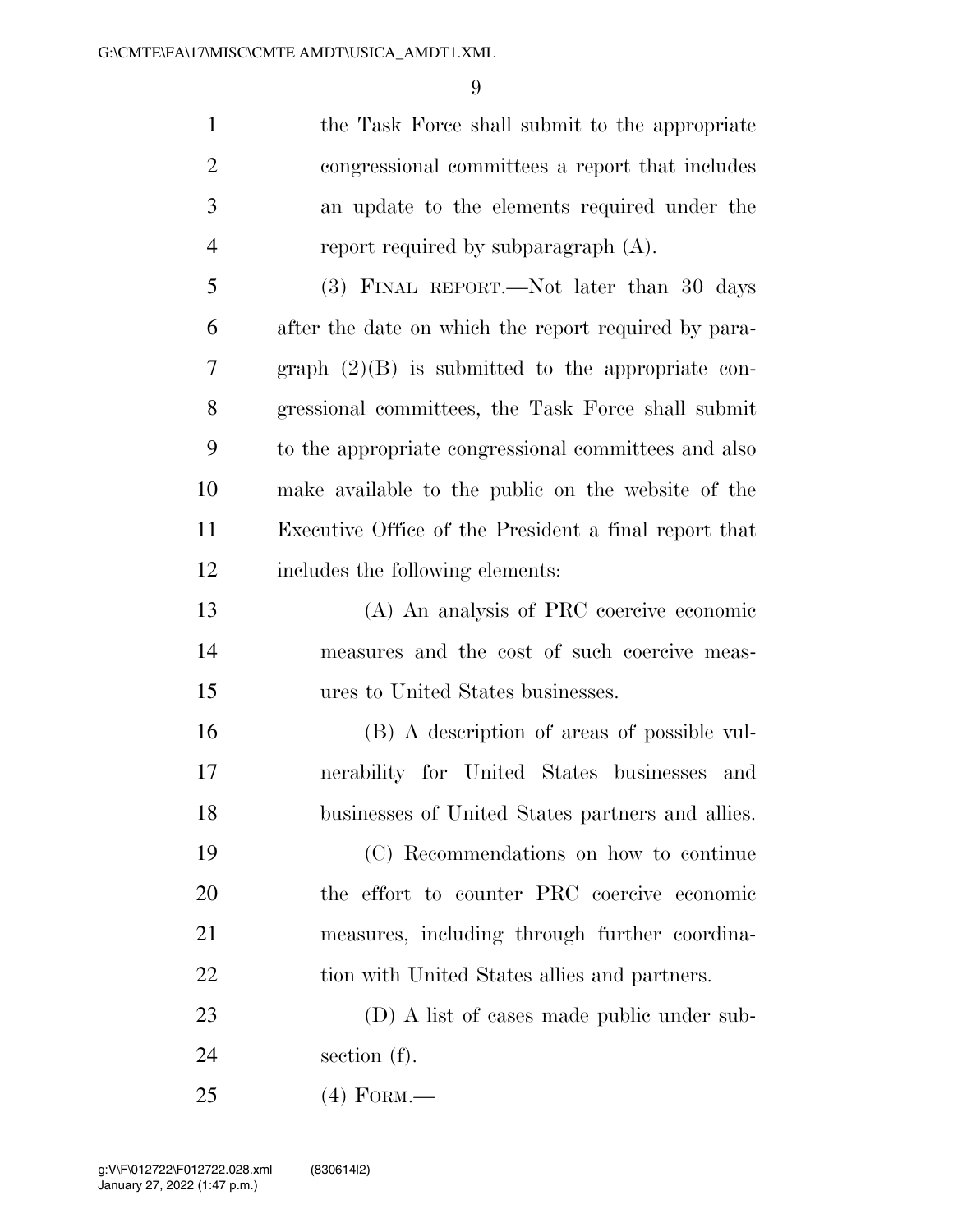| $\mathbf{1}$   | (A) INITIAL AND INTERIM REPORTS.—The                  |
|----------------|-------------------------------------------------------|
| $\overline{2}$ | reports required by paragraphs $(1)$ , $(2)(A)$ , and |
| 3              | $(2)(B)$ shall be submitted in unclassified form,     |
| $\overline{4}$ | but may include a classified annex.                   |
| 5              | (B) FINAL REPORT.—The report required                 |
| 6              | by paragraph (3) shall be submitted in unclassi-      |
| 7              | fied form, but may include a classified annex.        |
| 8              | (f) PUBLICLY AVAILABLE LIST.—                         |
| 9              | $(1)$ In GENERAL.—Not later than 120 days             |
| 10             | after the date of the enactment of this Act, the Task |
| 11             | Force shall to the extent practicable make available  |
| 12             | to the public on the website of the Executive Office  |
| 13             | of the President a list of cases in the past six      |
| 14             | months in which open source reporting indicates       |
| 15             | that the PRC has directed coercive economic meas-     |
| 16             | ures against a non-PRC entity.                        |
| 17             | (2) UPDATES.—The list required by paragraph           |
| 18             | (1) should be updated every 180 days, and shall be    |
| 19             | managed by the Department of State after the ter-     |
| 20             | mination of the Task Force under subsection (g).      |
| 21             | $(g)$ SUNSET.—                                        |
| <u>22</u>      | (1) IN GENERAL.—The Task Force shall termi-           |
| 23             | nate at the end of the 60-day period beginning on     |
| 24             | the date on which the final report required by sub-   |